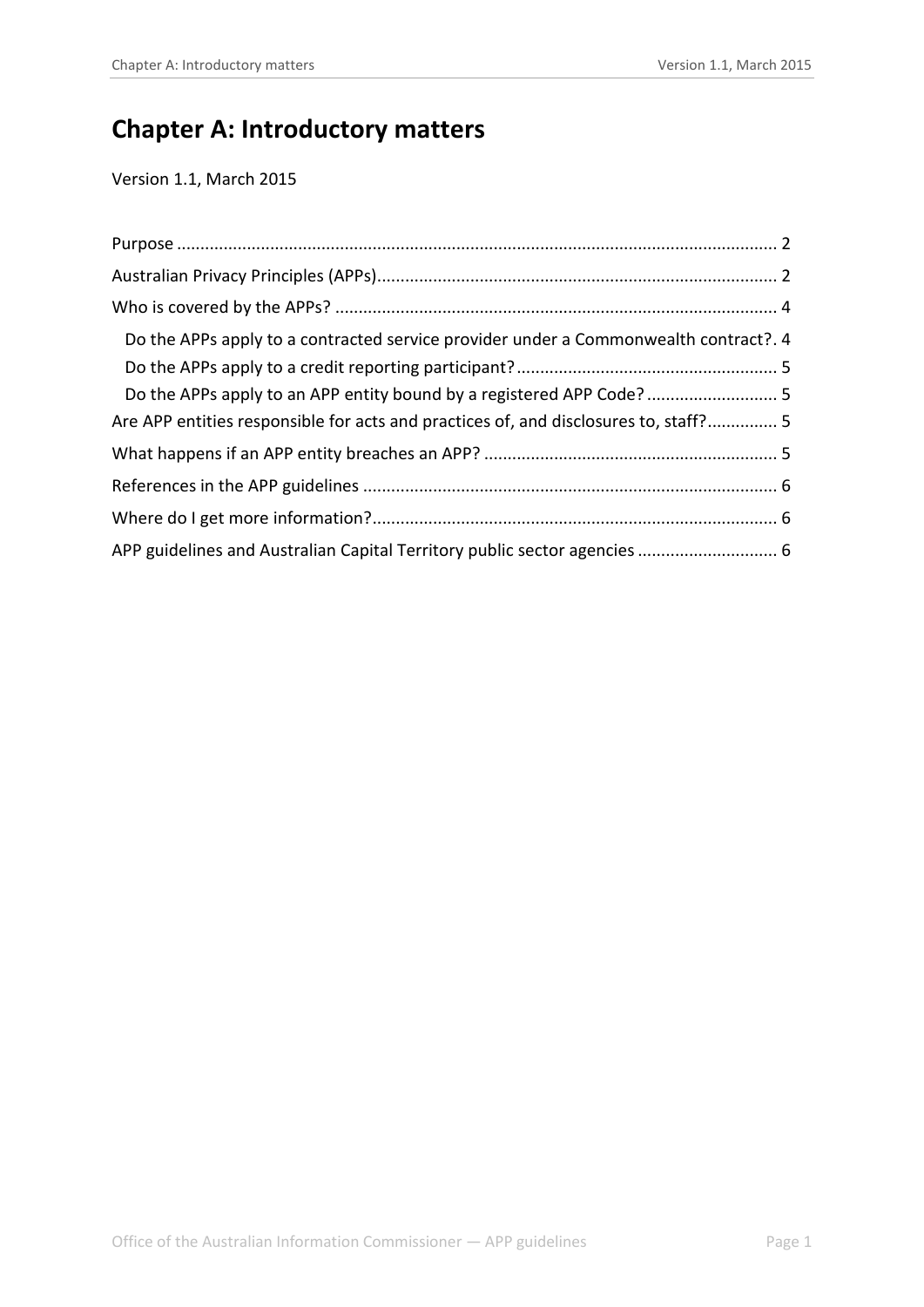## <span id="page-1-0"></span>**Purpose**

A.[1](#page-1-2) The Australian Information Commissioner $1$  issues these Australian Privacy Principles guidelines (APP guidelines) under s 28(1) of the *Privacy Act 1988* (Privacy Act). [2](#page-1-3) These guidelines are not a legislative instrument (s 28(4)).

<span id="page-1-6"></span>A.2 The APP guidelines outline:

- the mandatory requirements in the Australian Privacy Principles (APPs), which are set out in Schedule 1 of the Privacy Act — generally indicated by 'must' or 'is required to'
- the Information Commissioner's interpretation of the APPs, including the matters that the Office of the Australian Information Commissioner (OAIC) may take into account when exercising functions and powers relating to the APPs — generally indicated by 'should' or 'is expected to'
- examples that explain how the APPs may apply to particular circumstances generally indicated by 'for example' or 'examples include'. Any examples given are not intended to be prescriptive or exhaustive of how an entity may comply with the mandatory requirements in the APPs; the particular circumstances of an entity will also be relevant
- good privacy practice to supplement minimum compliance with the mandatory requirements in the APPs — generally indicated by 'could'.

A.3 The APP guidelines are not legally binding and do not constitute legal advice about how an entity should comply with the APPs in particular circumstances. An entity may wish to seek independent legal advice where appropriate.

A.4 The APP guidelines may also provide relevant guidance for Australian Capital Territory (ACT) public sector agencies covered by the Territory Privacy Principles in the ACT *Information Privacy Act 2014* (see paragraphs A.29 – A.32 below).

# <span id="page-1-1"></span>**Australian Privacy Principles (APPs)**

A.5 The APP guidelines should be read together with the full text of the APPs in the Privacy Act.<sup>[3](#page-1-4)</sup>

A.6 The APPs are legally binding principles which are the cornerstone of the privacy protection framework in the Privacy Act.[4](#page-1-5) The APPs set out standards, rights and obligations in relation to handling, holding, accessing and correcting personal information. They apply

<span id="page-1-2"></span> $1$  In the APP guidelines, where the Information Commissioner is referred to in a paragraph, all subsequent references to 'the Commissioner' within that paragraph also relate to the Information Commissioner. 1

<span id="page-1-3"></span> $2$  Section 28(1) of the Privacy Act sets out the guidance related functions of the Information Commissioner, including 'making guidelines for the avoidance of acts or practices that may or might be interferences with

<span id="page-1-4"></span>the privacy of individuals, or which may otherwise have any adverse effects on the privacy of individuals'.<br><sup>3</sup> For the full text of the Australian Privacy Principles, see OAIC, *Privacy Fact Sheet 17: Australian Privacy Principles*, OAIC website [<www.oaic.gov.au>](http://www.oaic.gov.au/), and *Privacy Act 1988*, Schedule 1, Comlaw website <www.comlaw.gov.au>. <sup>4</sup> Explanatory Memorandum, Privacy Amendment (Enhancing Privacy Protection) Bill 2012, p 52.

<span id="page-1-5"></span>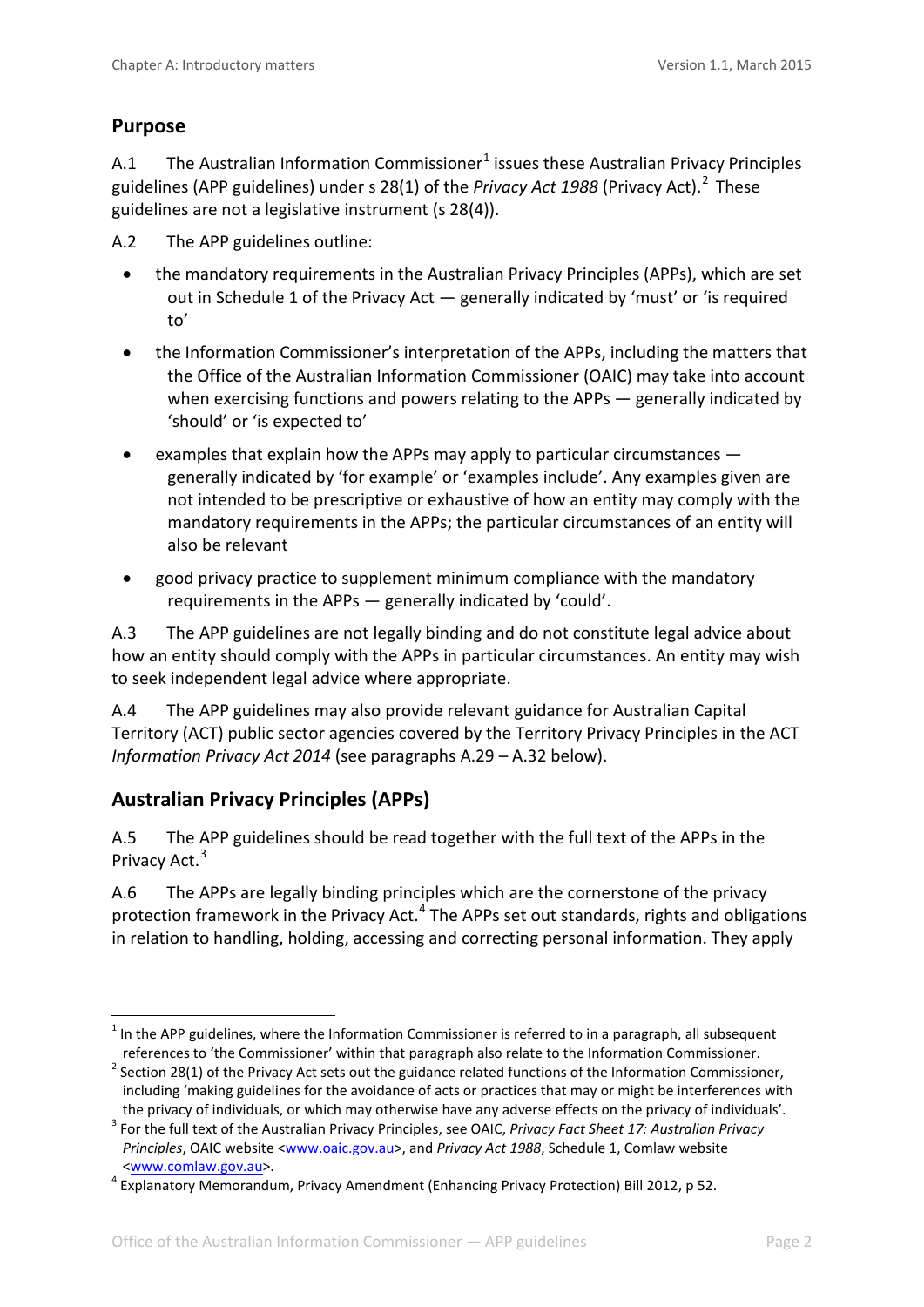to most Australian Government (and Norfolk Island Government) agencies and some private sector organisations  $-$  collectively referred to as APP entities (see paragraph[s A.12–](#page-3-2)[A.14\)](#page-3-3).<sup>[5](#page-2-0)</sup>

A.7 The APPs are principles-based law. This provides APP entities with the flexibility to tailor their personal information handling practices to their diverse needs and business models, and to the diverse needs of individuals. [6](#page-2-1) The APPs are also technology neutral, applying equally to paper-based and digital environments. This is intended to preserve their relevance and applicability, in a context of continually changing and emerging technologies.

A.8 The APPs are structured to reflect the personal information lifecycle. They are grouped into five parts:

- Part 1 Consideration of personal information privacy (APPs 1 and 2)
- Part 2 Collection of personal information (APPs 3, 4 and 5)
- Part 3 Dealing with personal information (APPs 6, 7, 8 and 9)
- Part 4 Integrity of personal information (APPs 10 and 11)
- Part 5 Access to, and correction of, personal information (APPs 12 and 13).

A.9 The requirements in each of these principles interact with and complement each other. For example, when collecting personal information, an APP entity should consider the requirements in Part 2 as well as in Part 4 concerning the integrity of the information.

A.10 In developing the APP guidelines, the Information Commissioner has had regard to the objects of the Privacy Act, stated in s 2A:

- promoting the protection of the privacy of individuals
- recognising that the protection of the privacy of individuals is balanced with the interests of entities in carrying out their functions or activities
- providing the basis for nationally consistent regulation of privacy and the handling of personal information
- promoting responsible and transparent handling of personal information by entities
- facilitating an efficient credit reporting system while ensuring that the privacy of individuals is respected
- facilitating the free flow of information across national borders while ensuring that the privacy of individuals is respected
- providing a means for individuals to complain about an alleged interference with their privacy
- implementing Australia's international obligation in relation to privacy.

A.11 The structure of the APP guidelines reflects the structure of the APPs: APPs 1 to 13 are each dealt with in separate chapters. The number of the chapter corresponds to the number of the APP. Chapters A to D contain guidance on general matters, including an

1

<span id="page-2-0"></span><sup>&</sup>lt;sup>5</sup> The APPs do not apply to Australian Capital Territory Government agencies. Rather, the IPPs continue to apply. The *Privacy Act 1988*, as in operation on 1 July 1994, continues to apply to ACT Government agencies pursuant to the *Australian Capital Territory Government Service (Consequential Provisions) Act 1994.* <sup>6</sup> Explanatory Memorandum, Privacy Amendment (Enhancing Privacy Protection) Bill 2012, p 52.

<span id="page-2-1"></span>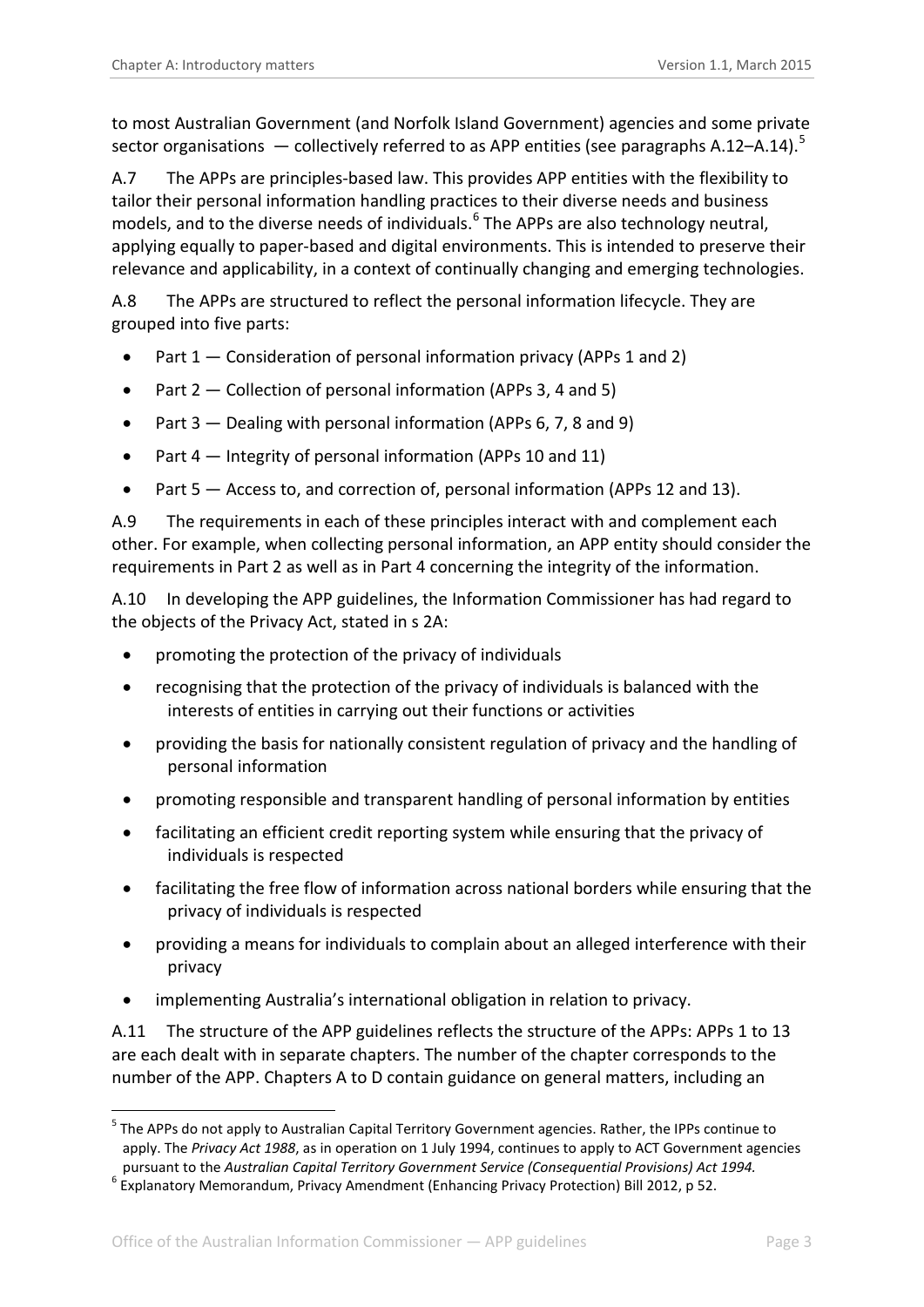explanation of key concepts that are used throughout the APPs and the APP guidelines (Chapter B), and guidance on permitted general situations (Chapter C) and permitted health situations (Chapter D), which are also relevant to a number of APPs.

#### <span id="page-3-0"></span>**Who is covered by the APPs?**

<span id="page-3-2"></span>A.12 The APPs apply to APP entities (s 15). The term 'APP entity' means an agency or organisation (s 6(1)) and is discussed in more detail in Chapter B (Key concepts).

A.13 The APPs extend to an act or practice of an APP entity occurring outside Australia and the external Territories (s 5B). However, if the APP entity is an organisation, the organisation must also have an Australian link (s 5B(1A)). The term 'Australian link' is discussed in Chapter B (Key concepts).

A.14 In some circumstances, an act or practice of an APP entity is exempt from the Privacy Act, including the APPs. For example, an act done, or a practice engaged in by a Federal Court is exempt, except for acts or practices in respect of a matter of an administrative nature (s 7(1)(a)(ii) and (b)). The 'employee records' exemption (s 7B(3)) is an example of an exemption that applies to an act or practice of an organisation.

#### <span id="page-3-3"></span><span id="page-3-1"></span>*Do the APPs apply to a contracted service provider under a Commonwealth contract?*

A.15 Special provisions apply to a contracted service provider (including a subcontractor) handling personal information under a Commonwealth contract. The term 'contracted service provider' is defined in s 6(1) and includes an organisation that is or was a party to a Commonwealth contract and that is or was responsible for providing services to an agency under that contract. The term also includes a sub-contractor for the contract. The term 'Commonwealth contract' is also defined in s 6(1) to mean a contract, to which the Commonwealth, Norfolk Island or an agency is or was a party, under which services are to be, or were to be, provided to an agency.

A.16 An agency entering into a Commonwealth contract must take contractual measures to ensure that the other party (the contracted service provider) does not do an act, or engage in a practice, that would breach an APP if done or engaged in by the agency (s 95B). In effect, s 95B ensures that the contracted service provider complies with the APPs as if it were an agency in respect of its activities under the contract. However, it is the contract that is the primary source of the contracted service provider's privacy obligations in relation to its activities under the contract.

A.17 If a provision of a Commonwealth contract authorises an organisation that is a contracted service provider to do an act or practice that would otherwise breach the APPs, an act done or practice engaged in for the purposes of meeting that obligation will not breach the APPs (s 6A(2)). A contract may include such a provision where, for example, the APPs contain different requirements for agencies and organisations. An act done or practice engaged in by the contracted service provider that is contrary to or inconsistent with such a contractual provision, is an 'interference with the privacy of an individual' (s 13(3)) (see paragraph 4 below).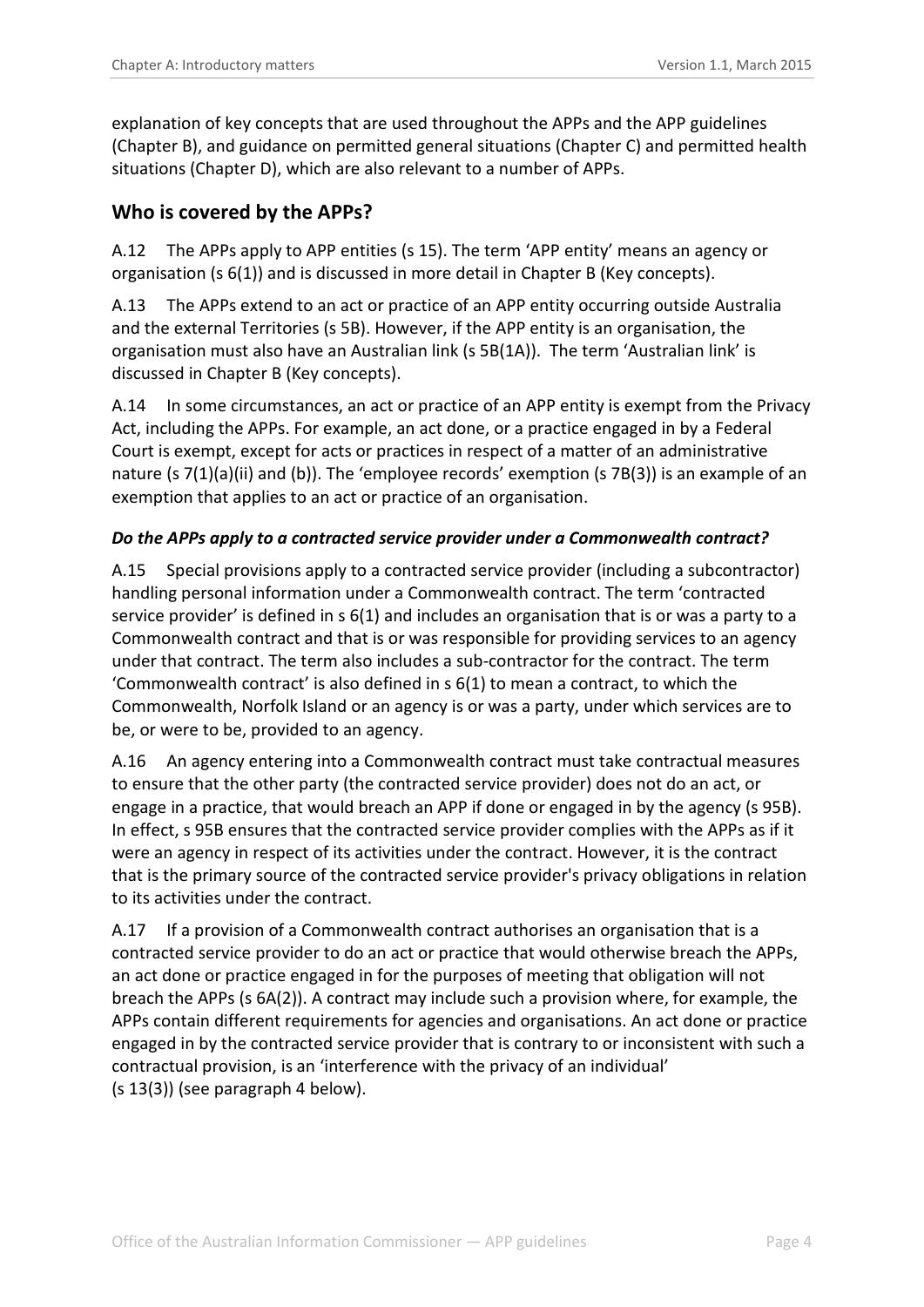#### <span id="page-4-0"></span>*Do the APPs apply to a credit reporting participant?*

A.18 Part IIIA of the Privacy Act contains requirements for the handling of credit-related personal information by credit reporting participants, including credit reporting bodies, credit providers and some other third party recipients of that information. The provisions in Pt IIIA make clear whether the obligations in Pt IIIA replace relevant APPs or apply in addition to relevant APPs.

A.19 The APPs will apply to any credit reporting participant that is an APP entity in relation to the handling of personal information not regulated by Pt IIIA.<sup>[7](#page-4-4)</sup>

#### <span id="page-4-1"></span>*Do the APPs apply to an APP entity bound by a registered APP Code?*

A.20 A 'registered APP code' is defined as an APP code that is included on the Codes Register and that is in force (s 26B(1)). A registered APP code does not replace the APPs for the entities which it binds, but operates in addition to the requirements of the APPs.<sup>[8](#page-4-5)</sup> Therefore, an APP entity that is bound by an APP code must comply with both the APPs and the APP code.

A.21 Registered APP codes are discussed in more detail in Chapter B (Key concepts).

## <span id="page-4-2"></span>**Are APP entities responsible for acts and practices of, and disclosures to, staff?**

A.22 An act done or practice engaged in by a person in one of the following categories is taken to be an act done or practice engaged in by the APP entity:

- a person employed by, or in the service of an APP entity, in performing the duties of the person's employment
- a person on behalf of an unincorporated body or other body that is established by or under a Commonwealth (or Norfolk Island) enactment, for the purpose of assisting or performing functions in connection with an APP entity
- a member, staff member or special member of the Australian Federal Police in performing duties as such a member (s 8(1)).

A.23 Information disclosed to a person or member in one of the preceding categories is also taken to be information disclosed to the APP entity.

# <span id="page-4-3"></span>**What happens if an APP entity breaches an APP?**

A.24 An act or practice of an APP entity that occurs on or after 12 March 2014 and that breaches an APP in relation to personal information about an individual, is 'an interference with the privacy' of the individual (s 13(1)).

A.25 The Information Commissioner has powers to investigate possible interferences with privacy, either following a complaint by the individual concerned or on the Commissioner's own initiative (Part V of the Privacy Act). Where an individual makes a

-

<span id="page-4-4"></span><sup>7</sup> Further information about Part IIIA is contained in OAIC *Privacy Business Resource 3: Credit reporting – what has changed*, OAIC website <www.oaic.gov.au>. <sup>8</sup> Explanatory Memorandum, Privacy Amendment (Enhancing Privacy Protection) Bill 2012, p 199.

<span id="page-4-5"></span>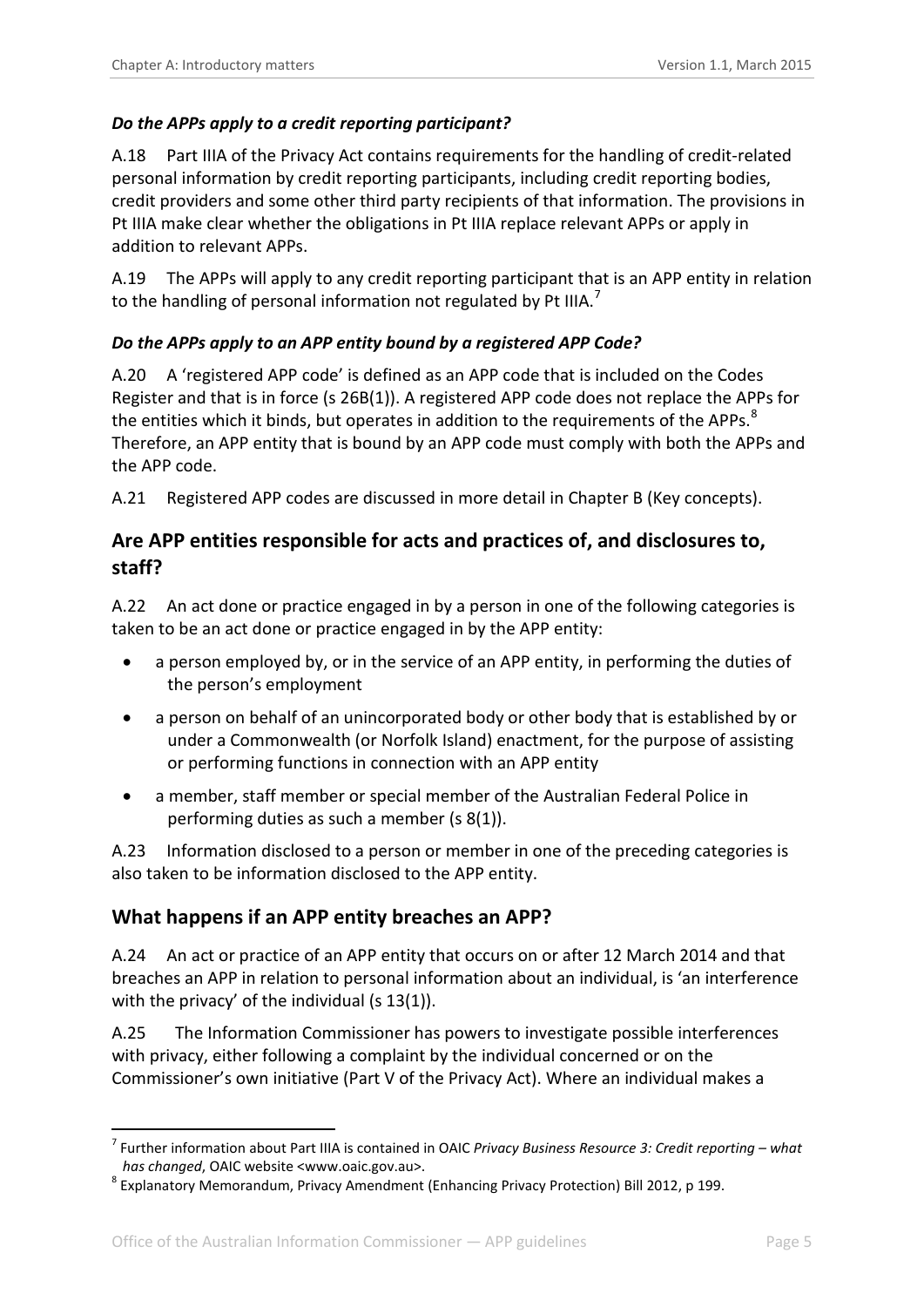complaint, the Commissioner will generally attempt to conciliate the complaint (s 40A). The Commissioner also has a range of enforcement powers and other remedies available.

#### <span id="page-5-0"></span>**References in the APP guidelines**

A.26 The APP guidelines distinguish between mandatory requirements under the APPs, the Information Commissioner's interpretation of the APPs and good practice privacy guidance as discussed in paragraph [A.2](#page-1-6) above.

A.27 In the APP guidelines:

- a reference to a paragraph is to a paragraph of text in the same chapter of these guidelines
- a reference to a section of an Act is to a section of the Privacy Act or other Act as specified.

#### <span id="page-5-1"></span>**Where do I get more information?**

A.28 The Office of the Australian Information Commissioner (OAIC) has developed a range of materials to assist APP entities to comply with the Privacy Act, and to provide information to individuals. These include guides, agency and business resources, fact sheets and frequently asked questions. The resources are available on the OAIC website, see <www.oaic.gov.au>.

#### <span id="page-5-2"></span>**APP guidelines and Australian Capital Territory public sector agencies**

A.29 The ACT *[Information Privacy Act 2014](http://www.legislation.act.gov.au/a/2014-24/default.asp)* regulates how personal information is handled by ACT public sector agencies. The Information Privacy Act includes a set of Territory Privacy Principles (TPPs), which cover the collection, use, storage and disclosure of personal information, and an individual's access to and correction of that information.

A.30 Under an arrangement between the ACT Government and the Australian Government, the Information Commissioner is exercising some of the functions of the ACT Information Privacy Commissioner. These responsibilities include handling privacy complaints against, and receiving data breach notifications from, ACT public sector agencies, and conducting assessments of ACT public sector agencies' compliance with the Information Privacy Act.

A.31 The TPPs are substantially similar to the APPs. The main differences are:

- there is no TPP equivalent to APP 7 (direct marketing) or APP 9 (adoption, use or disclosure of government related identifiers)
- the TPPs and the Information Privacy Act do not cover personal health information or health records.<sup>[9](#page-5-3)</sup>

A.32 Given these similarities, the information, examples and good privacy practices outlined in the APP guidelines may assist the general public and ACT public sector agencies

-

<span id="page-5-3"></span> $9$  For more information about the TPPs, including how they differ from the APPs, see www.oaic.gov.au